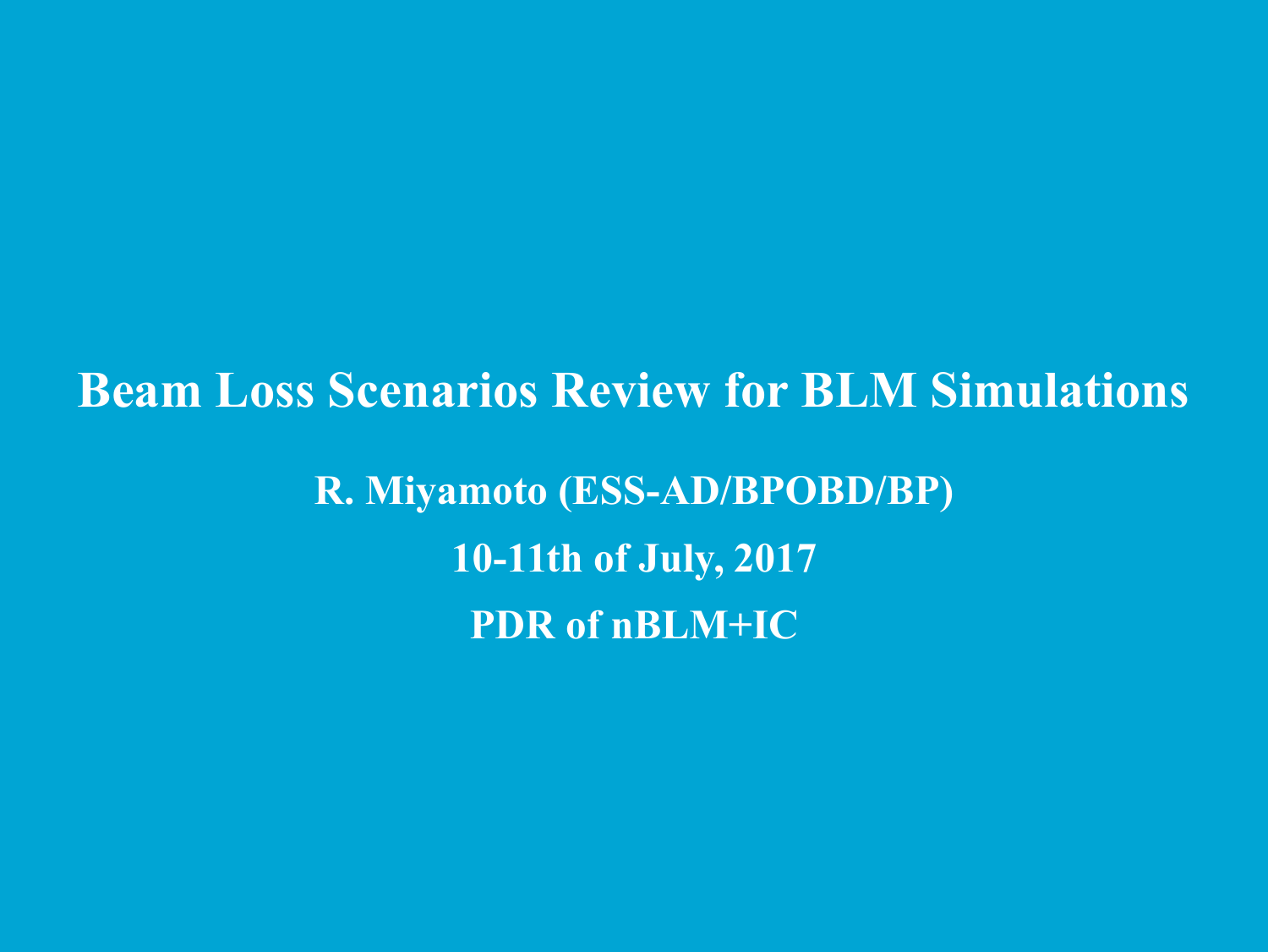# **Simplified view of BLM simulation set-up**

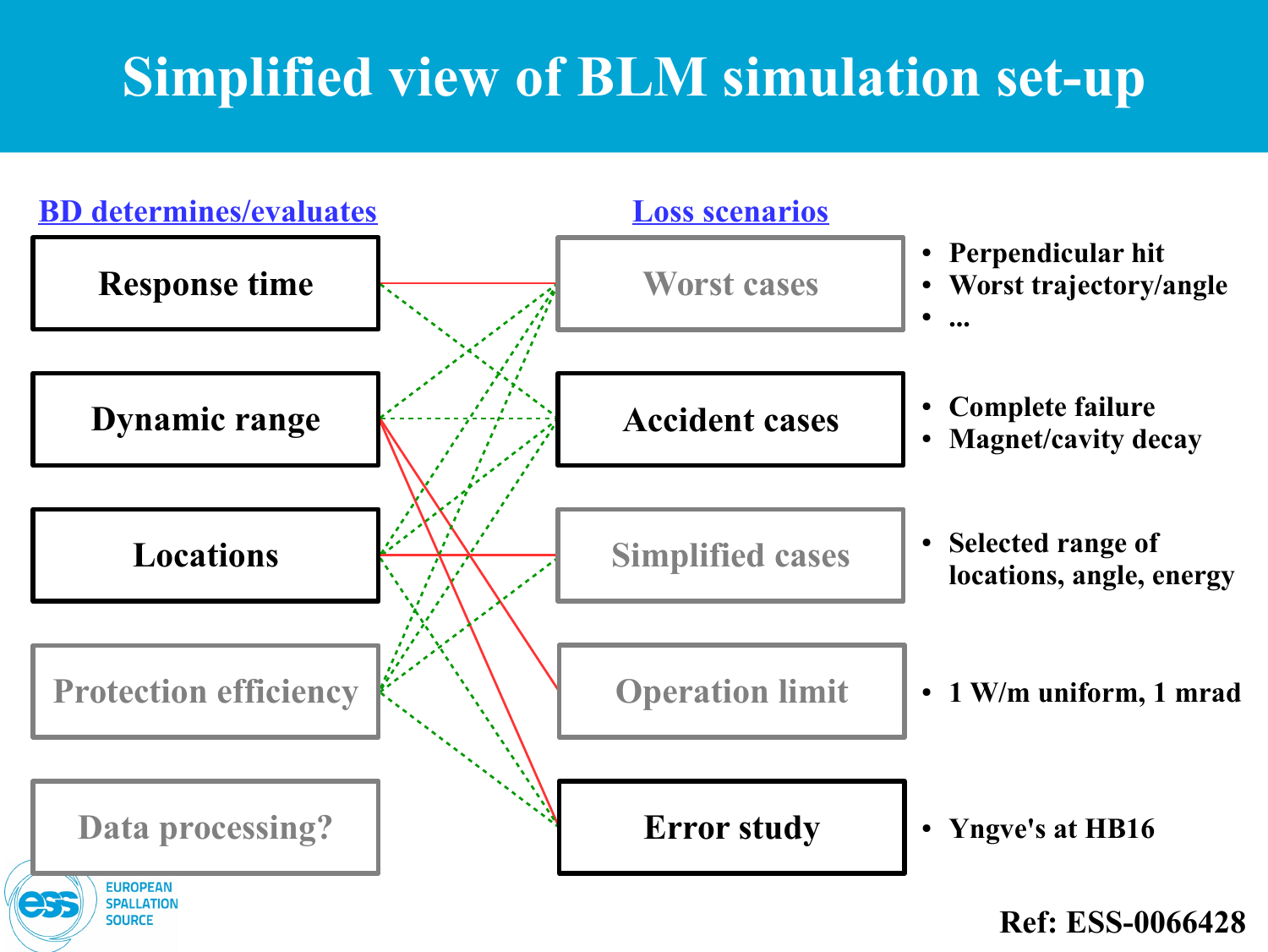

- Simplified view of BLM simulation set-up
- Level-4 requirements
- Review of Loss Scenarios
- Discussions

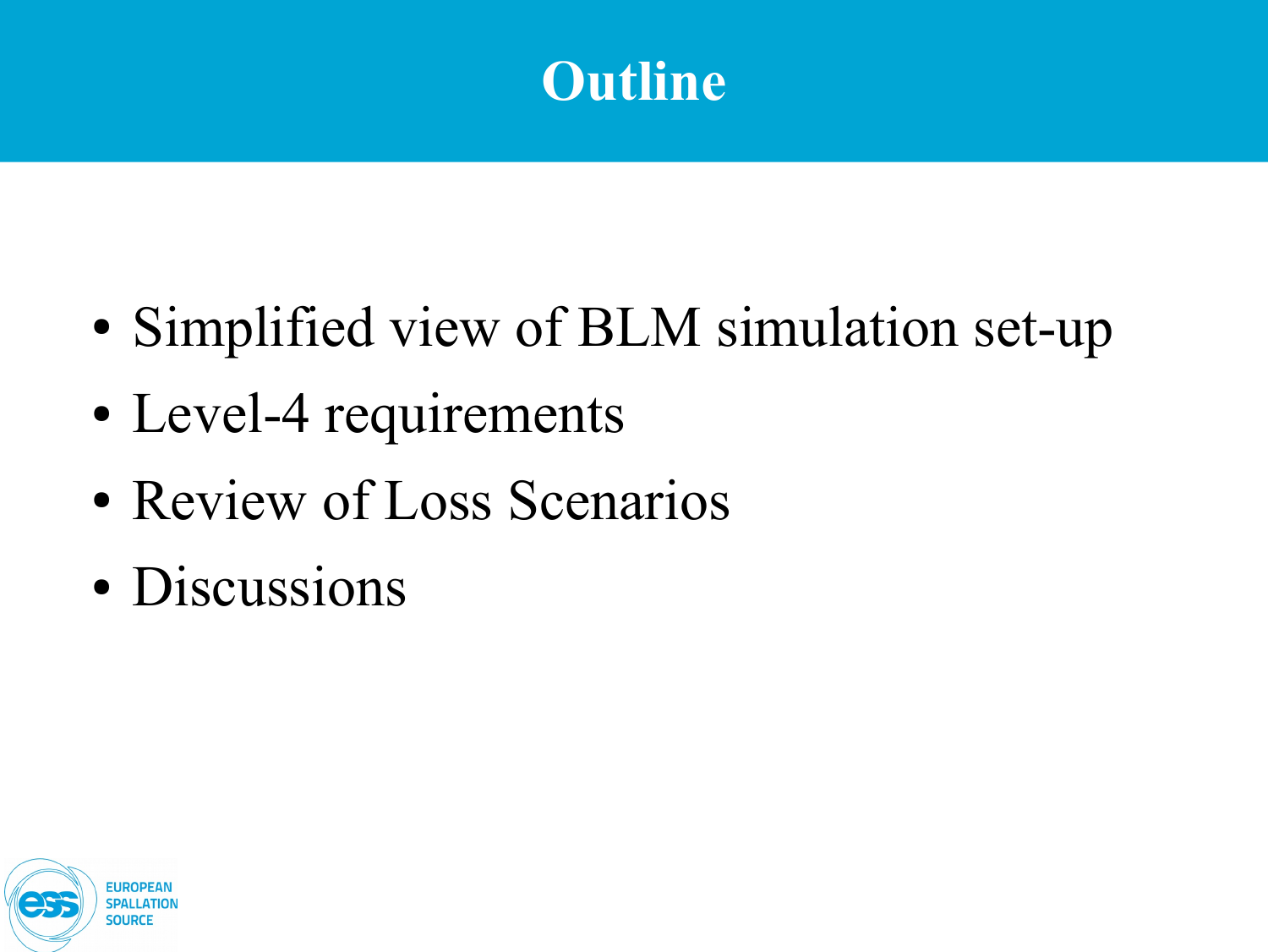## **Level-4 requirements relevant for BLMs**

| <b>Type</b>                                              | <b>Description</b>                                                                                                                                                                                        |  |
|----------------------------------------------------------|-----------------------------------------------------------------------------------------------------------------------------------------------------------------------------------------------------------|--|
| <b>XXX</b> beam loss measurement                         | The beam loss shall be measured in the XXX section.                                                                                                                                                       |  |
| <b>XXX</b> beam loss measurement                         | A beam current loss of $10 \text{ mW/m}$ shall be detected.                                                                                                                                               |  |
| <b>XXX PBI peak current range</b>                        | Proton beam instrumentation in the XXX section shall function over a peak<br>beam current range of 3 mA to 65 mA.                                                                                         |  |
| <b>XXX PBI pulse length range</b>                        | Proton beam instrumentation in the XXX section shall function over a<br>proton beam pulse length range of $5 \mu s$ to 2.980 ms.                                                                          |  |
| <b>XXX PBI pulse-by-pulse</b><br>measurement update rate | Unless specifically stated, all instrumentation shall be able to perform the<br>measurements and report the relevant PV data at a repetition rate of 14 Hz.                                               |  |
| <b>XXX PBI damaging beam</b><br>detection and mitigation | Beam conditions that are potentially damaging to machine components shall<br>be detected by the instrumentation and reported fast enough so that the<br>conditions can be mitigated before damage occurs. |  |

- We want to discuss about the sampling (like the cases of BCMs and BPMs).
	- Can we sample or gate within one pulse? (Let's say every 50-100 us?)
	- Can we look at the leading edge of the pulse? (First 1-10 us?)
	- Just the matter of the fast vs slow modules?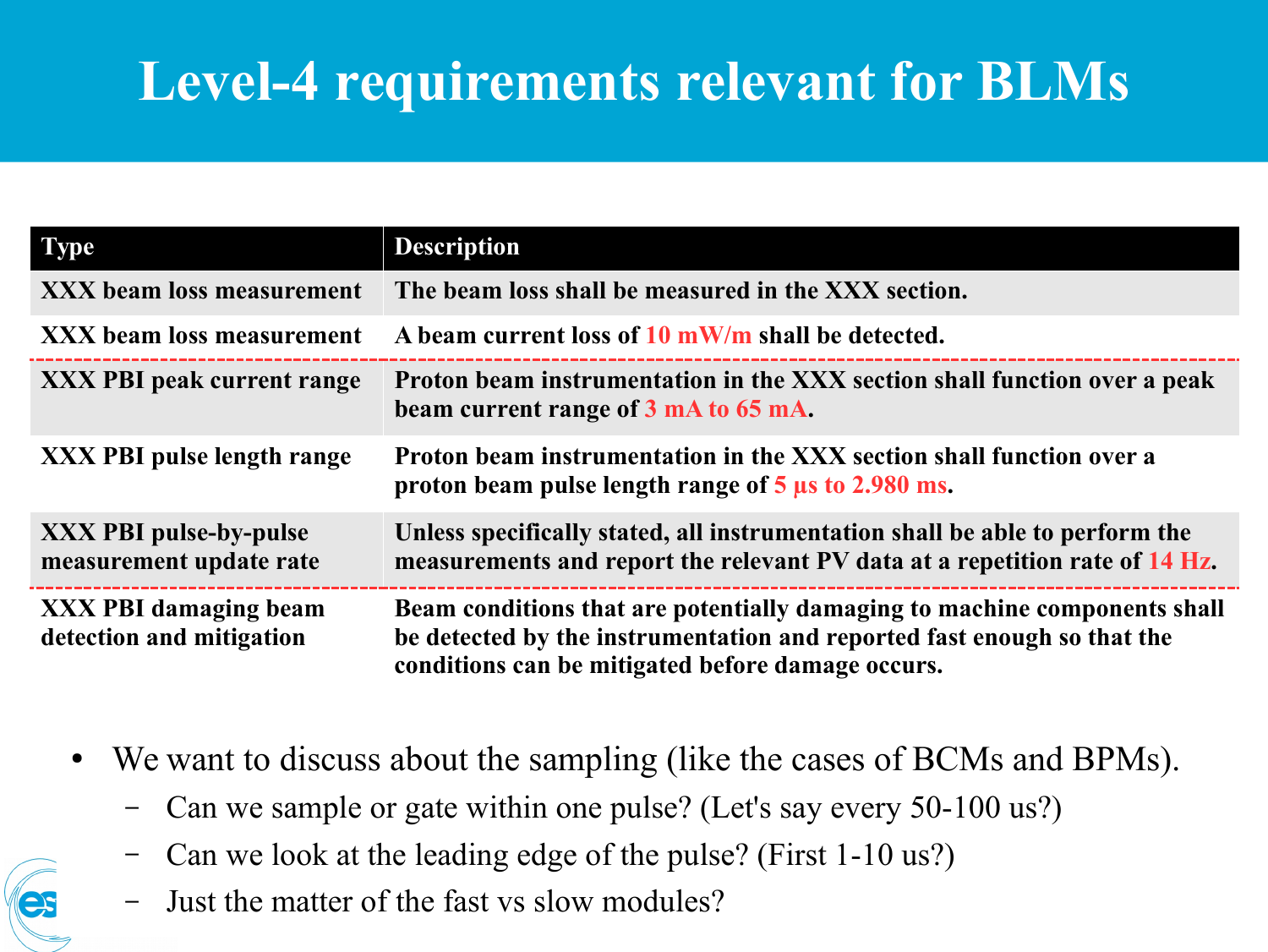## **Level-4 requirements on the energy range**

| <b>Type</b>                  | <b>Description</b>                                                                                                                           |
|------------------------------|----------------------------------------------------------------------------------------------------------------------------------------------|
| <b>MEBT PBI energy range</b> | Proton beam instrumentation in the MEBT section shall function over a<br>proton beam energy range of 3.0 MeV - 3.8 MeV.                      |
| <b>DTL PBI</b> energy range  | Proton beam instrumentation in the DTL section shall function over a proton<br>beam energy range of 3.0 MeV - 95 MeV.                        |
| <b>SPK PBI energy range</b>  | Proton beam instrumentation in the SPK section shall function over a proton<br>beam energy range of 75 MeV - 230 MeV.                        |
| <b>MBL PBI energy range</b>  | Proton beam instrumentation in the MBL section shall function over a proton<br>beam energy range of 75 MeV - 600 MeV.                        |
| <b>HBL PBI</b> energy range  | Proton beam instrumentation in the HBL section shall fulfil the requirements<br>for a proton beam energy in the range of 75 MeV - 2100 MeV.  |
| <b>HEBT PBI energy range</b> | Proton beam instrumentation in the HEBT section shall fulfil the requirements<br>for a proton beam energy in the range of 75 MeV - 2100 MeV. |
| <b>A2T PBI energy range</b>  | Proton beam instrumentation in the A2T section shall function over a proton<br>beam energy in the range of 180 MeV - 2100 MeV.               |

- Beam physics should double check the lower limit for SCL.
	- Error study indicated that lost particles in SPK (initial part) are mostly between 3.6 MeV (RFQ) and 21 MeV (DTL1).
	- Error study showed a clear cut of  $\sim$ 216 MeV for the losses in MBL and HBL.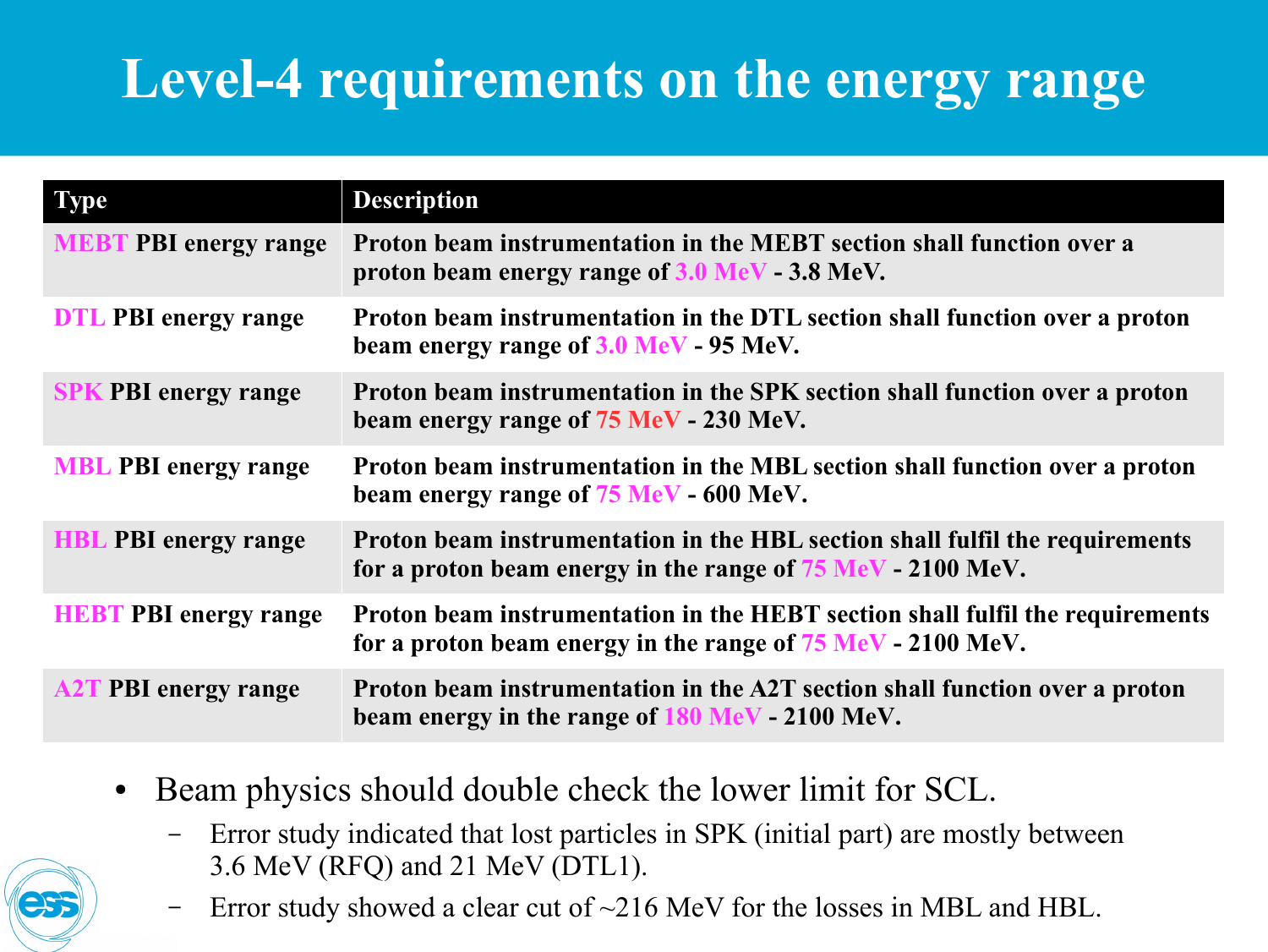## **Worst cases (1)**



- Perpendicular hit scenario has been used to define the response time.
- We may want to sit down and discuss how to approach this, again.
	- For DTL, perpendicular hits are (practically) impossible in terms of geometry.
	- For MEBT, it could occur at bunchers, collimators, diag box, and DTL entrance but the ~4 us level melting has a "chance" only for the DTL entrance.
		- Collimator  $3$  is out and the steerer in  $Q6$  is at max.
		- The steerers in Q8-11 are adjusted. (Still  $\sim$ 50% is lost to the 3rd collimator.)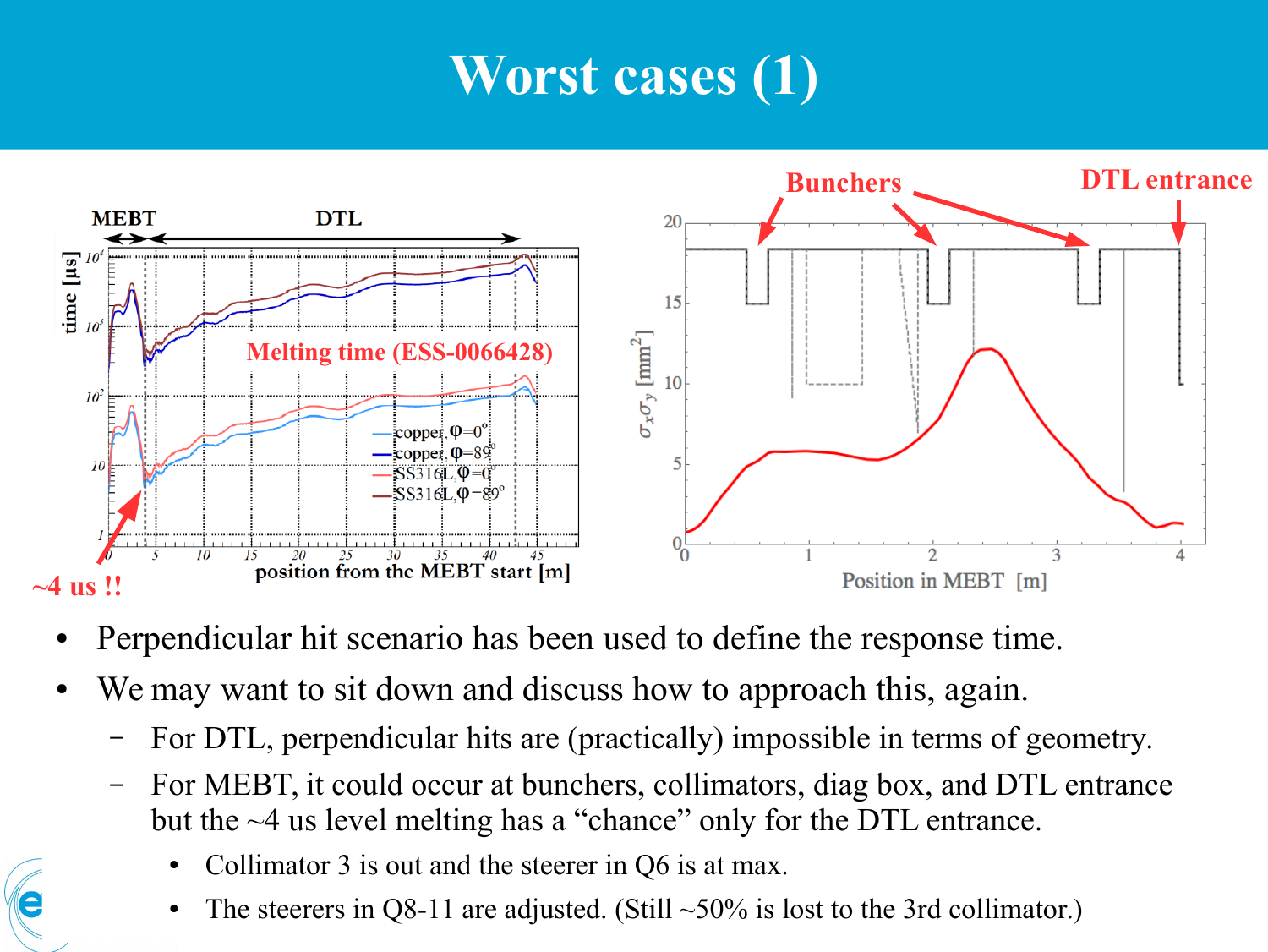## **Worst case (2)**



- The worst angle for a section was estimated with a simplified (acceptance) test.
- The result was also used as an input to the study of the DTL detector locations.
- We may want to be careful with some locations, e.g., the initial part of DTL1.
- Beam physics should update this with a more proper acceptance study?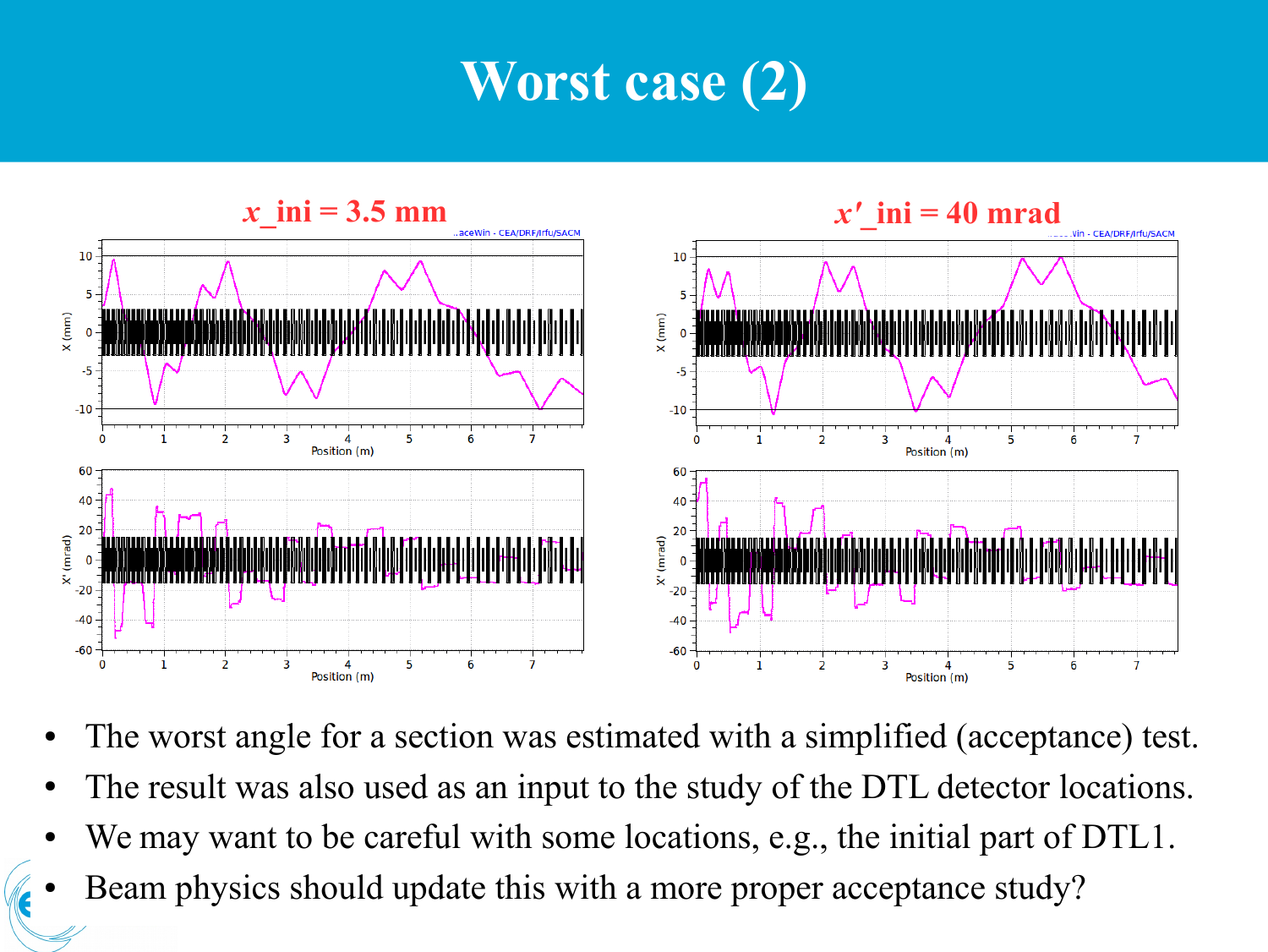#### **Accident cases**



- Accident cases fully used, yet?
- Complete failure of a cavity or quad was studied (ESS-0031413).
	- The study is for the failure between two pulses.
	- The study also provides some ideas for loss patterns.
		- Losses due to a **cavity** failure are spread **over tens of meters** and appear much **later**.
		- Losses due to a **quad** failure is **localized to meters**. Immediate or not depends on the case.
	- Beam physics can go back and look at the "local pattern", e.g., LWU vs cryomodule.
- Study on the transient cases on-going...
	- This is a complex problem involving many parties, e.g., MPS has been collecting the decay times. An improved coordination may be needed.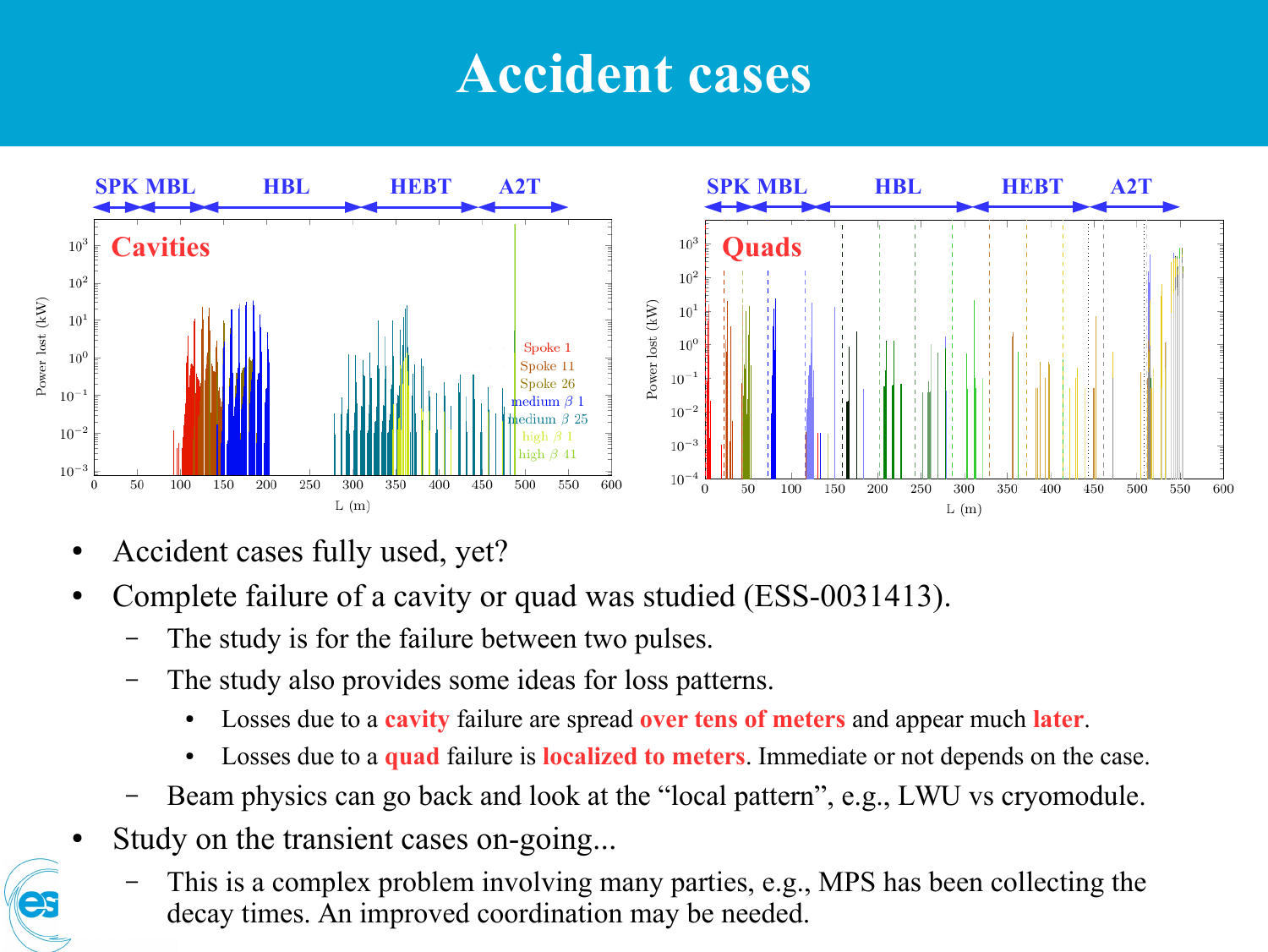# **Error study (1)**



- An error study with large statistics was performed in 2015 (HB16, TUAM3Y01).
	- 10k linacs with 600k particles.
	- Dynamic error increased (200%) to "produce" losses.
- The result was used to study the lower limit of the detector's dynamics range.
- By design, the linac is robust against the anticipated errors around the nominal setting.
	- Despite the large statistics, the error study only covers several cases and thus only shows the most vulnerable aspects of the linac.
	- The pattern may be still worth to look (like the case of the failure study) but the system of BLMs should cover a much larger set of cases.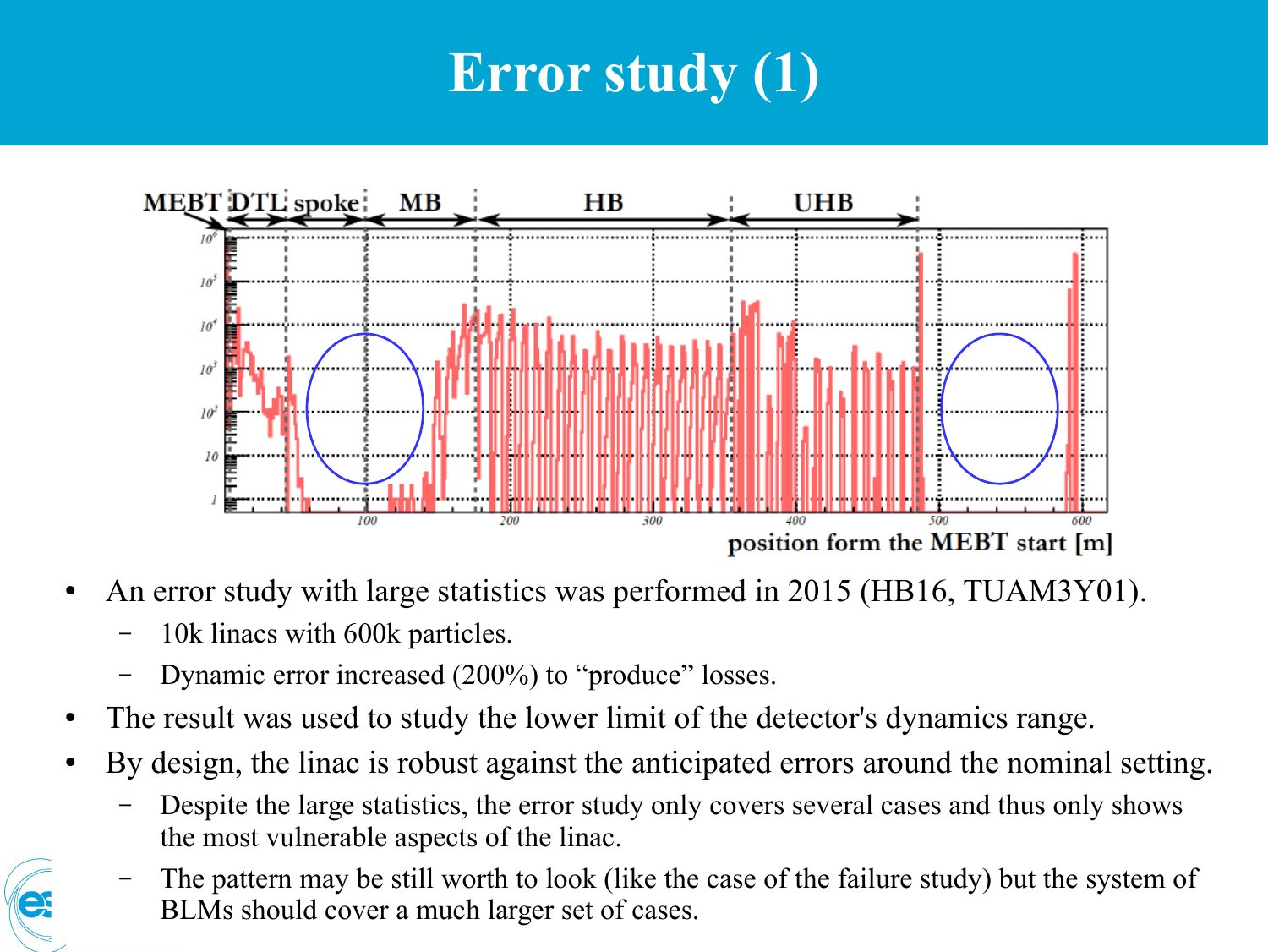## **Error study (2)**





- Two vulnerable points are the longitudinal capturing at the MEBT-DTL and SPK-MEL interfaces.
- We can take further close loot at the patterns but, at the same time, don't want to focus too much on the specific cases.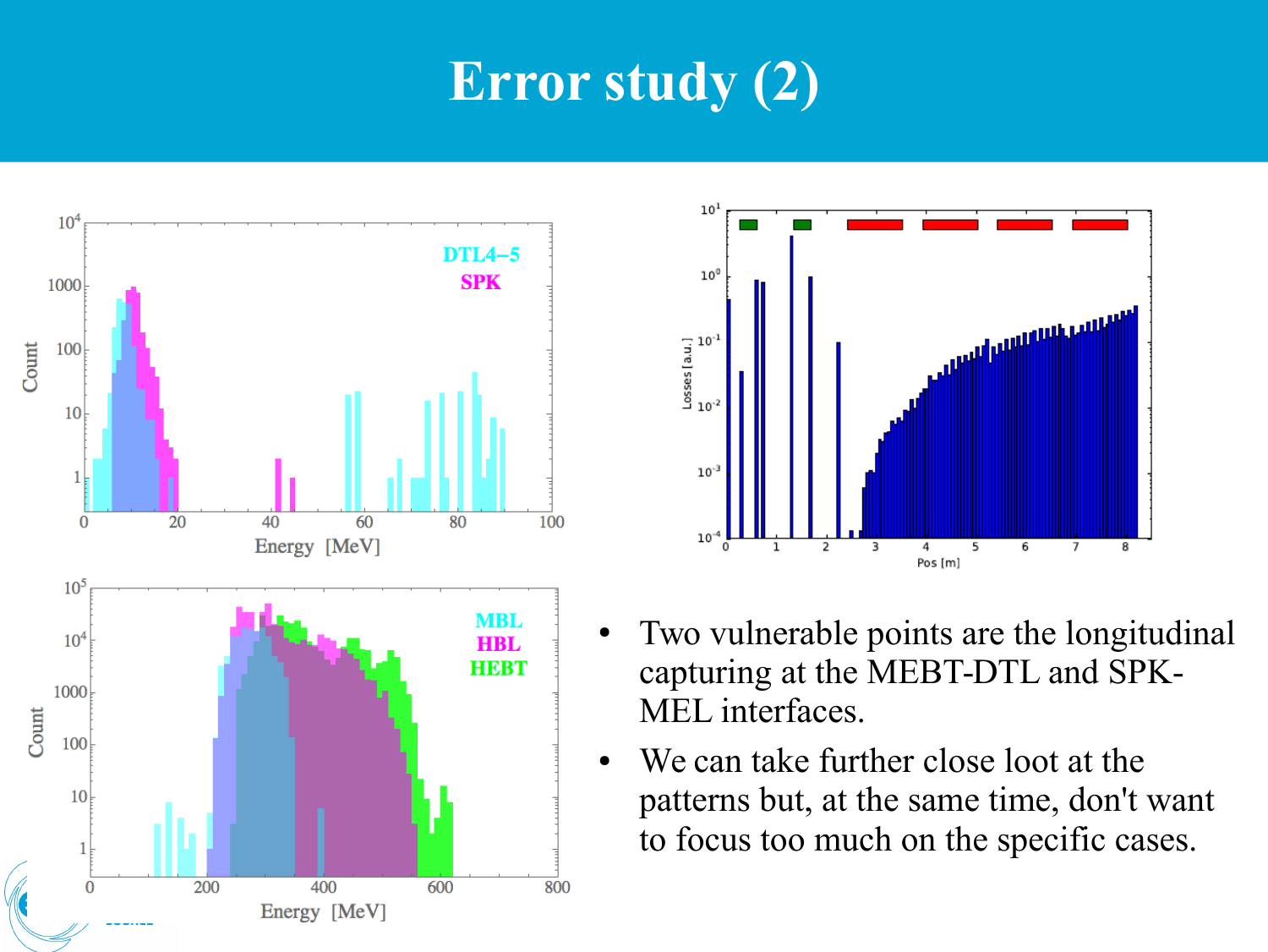# **Simplified and operation limit cases**

- Simplified case
	- Used for the study on the detector's sensitivity vs location.
	- Conditions:
		- Selected location
		- Angle from  $\sim$ 2 mrad to the worst estimated
		- Energy from the min anticipated to the nominal of the location
- Operation limit case
	- Used for the study on the dynamic range.
	- Conditions:
		- 1 W/m uniform (upward) throughout the considered part
		- 1 mrad
		- Energy of the location
- The assumptions of these cases seem reasonable. But, beam physics may be able to provide slightly more realistic inputs by a proper acceptance study...

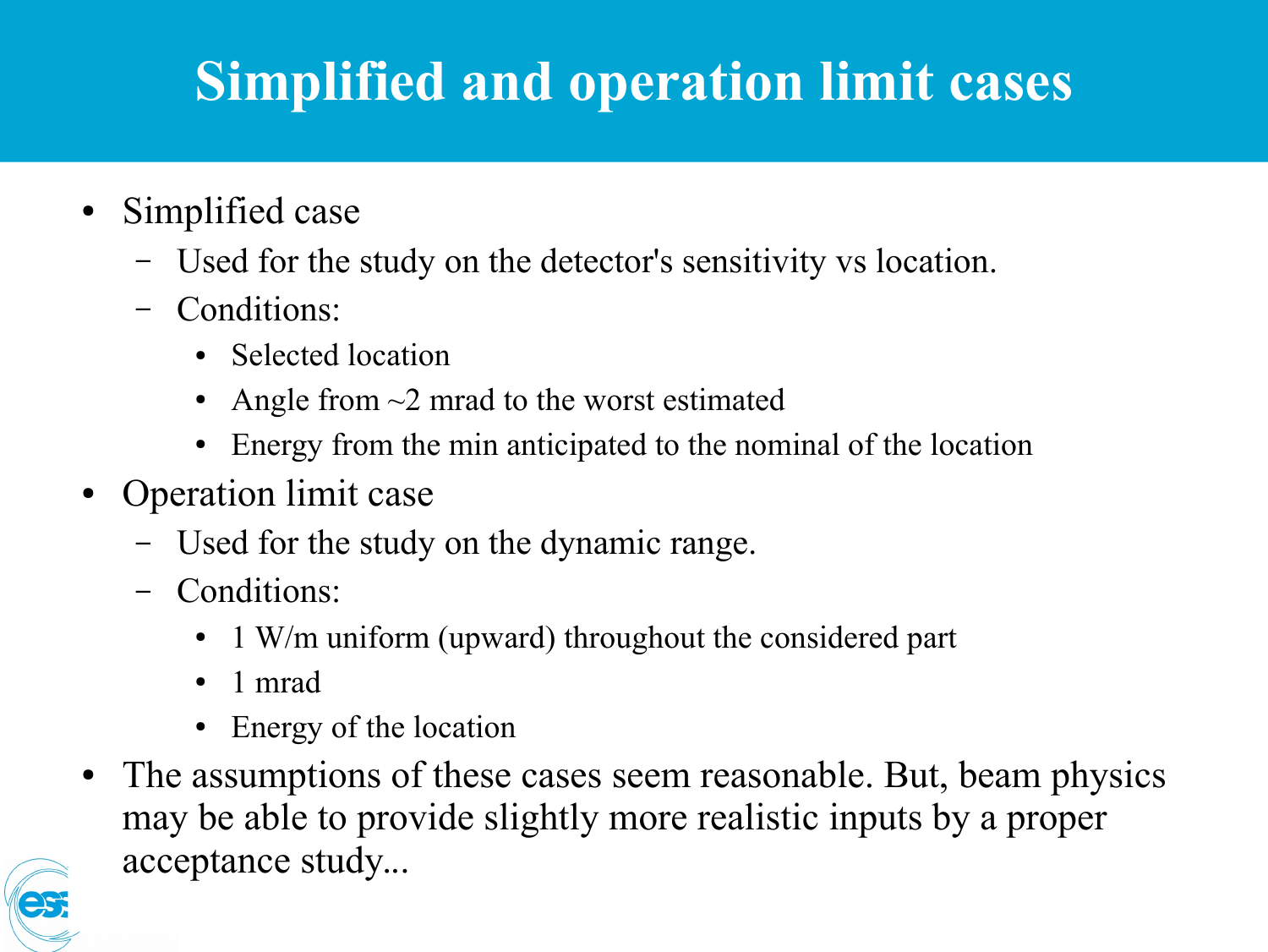## **Comments and possible future works**

- MEBT and DTL1
	- There was mentioning of nBLMs near the MEBT collimators but enough neutrons produced from  $\sim 0.5\%$  of the beam hitting TZM?
	- There are some well know possible loss locations.
		- MEBT chopper entrance and exit.
		- MEBT Q6.
		- Between BPM pairs in DTL1.
		- $\bullet$   $\sim$  4 m from the DTL1 entrance during the phase scan.
- The worst case, simplified case, and the operation limit case MAY BE replaced and improved by a proper acceptance study.
	- The idea is to observe the loss patterns of the particles on the "surface" of the 6D acceptance.
	- This, in theory, allows to separate the scenarios and physically possible patterns.
	- This could end up as a mini-campaign of an acceptance study so the issue is as usual the resource...

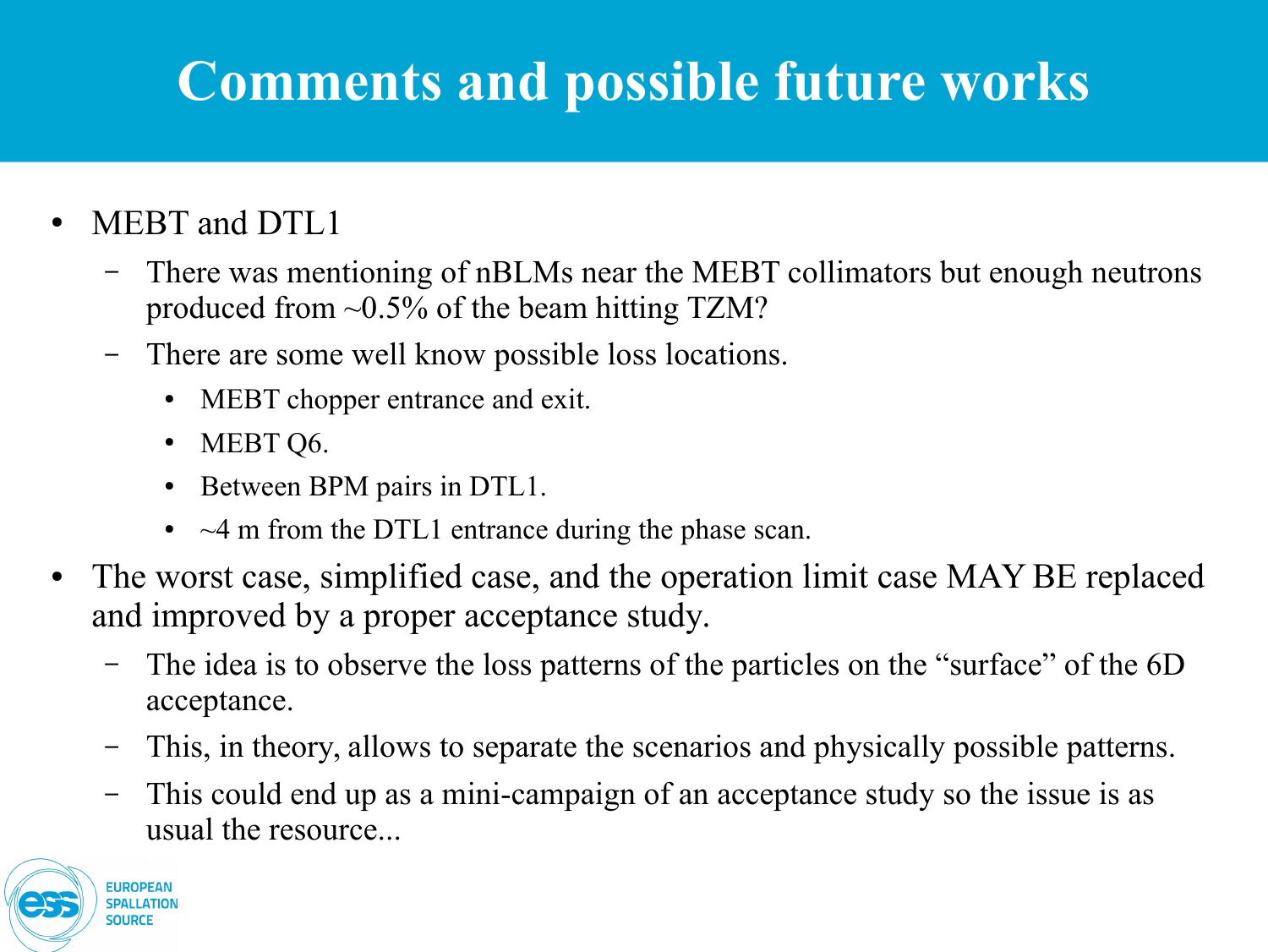#### **Thanks!**

#### **And, time for discussions.**